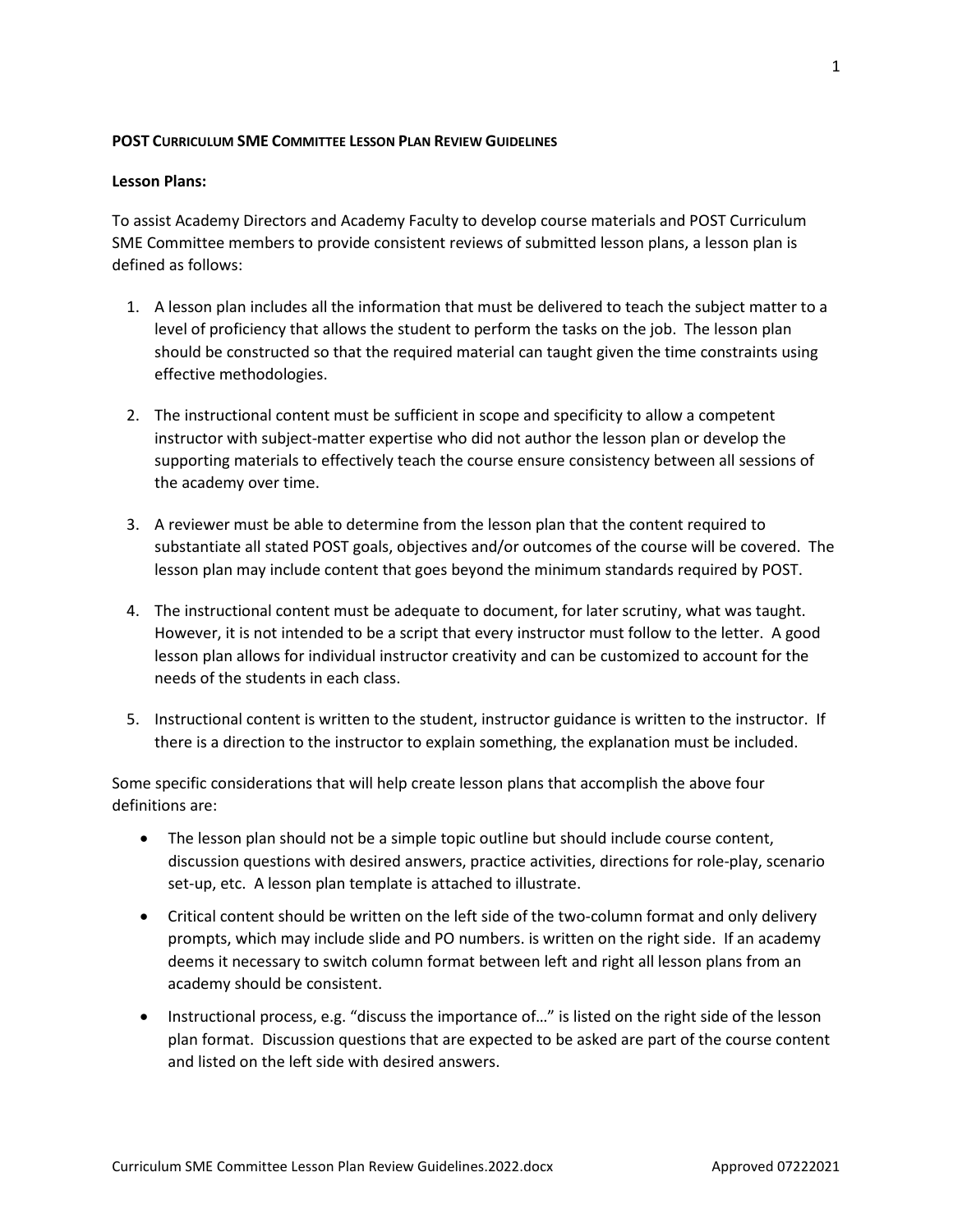- To save space and to ensure complete thoughts are communicated, outline numbering should be avoided and the text should be written in sentences and paragraphs.
- It should not be necessary to review the lesson plan and the PowerPoint side by side to see the complete content to be taught. All instructional content should be contained in the lesson plan.
- All performance outcomes must be addressed in the course content included in the lesson plan.
- All source material used to develop the content should be listed, including websites and periodical articles. If not required or recommended in the POST curriculum, additional resources, including video links, should be labeled as "Additional Materials".
- The primary handouts used in the class should be listed. This does not preclude additional handouts being added as the class progresses.
- Test questions should not be included in the lesson plan unless there is a designated section for them. Any discussion questions or questions assigned for homework shall be included in the lesson plan.
- Lesson plans should include proposed scenarios and role-plays. Rubrics, scripts, equipment needed, and safety plans may be separate documents but should be cited by name in the lesson plan. Scenarios need to be reviewed for legality and ethics.

## **Tests and Assessment**

Tests are tools to check for and measure learning. They may be written or practical but should address each performance outcome consistent with the performance described. If the outcome asks the student to "demonstrate" a concept or skill, a written test may not be the best assessment method.

- Written tests should require higher order thinking and not simple recall.
- True/false tests are easy to write but only ask the student to recognize information. These can be improved by asking the student to describe why the answer is correct. True/false questions do not prepare students to pass the POST test.
- Multiple choice questions should offer three or four equally plausible choices written in the same style so as not to signal the correct answer. Complex distractors are best.
- Scenarios and role-play offer more reality-based assessment but need to be scripted with performance rubrics and safety plans included. Other reality-based assessments include group teach backs, case study review, video – id crimes, etc. Any assessment requiring demonstration of multiple competencies will benefit from the use of a performance rubric which will provide consistent feedback to the student.
- Number of test questions needed is determined by how often the topic is included in the periodic academy testing and by the volume of information required to adequately measure learning for a particular topic. The same question should not appear repeatedly on tests given over the course of the academy. All performance outcomes should have test questions or other assessment as indicated by the verb used.